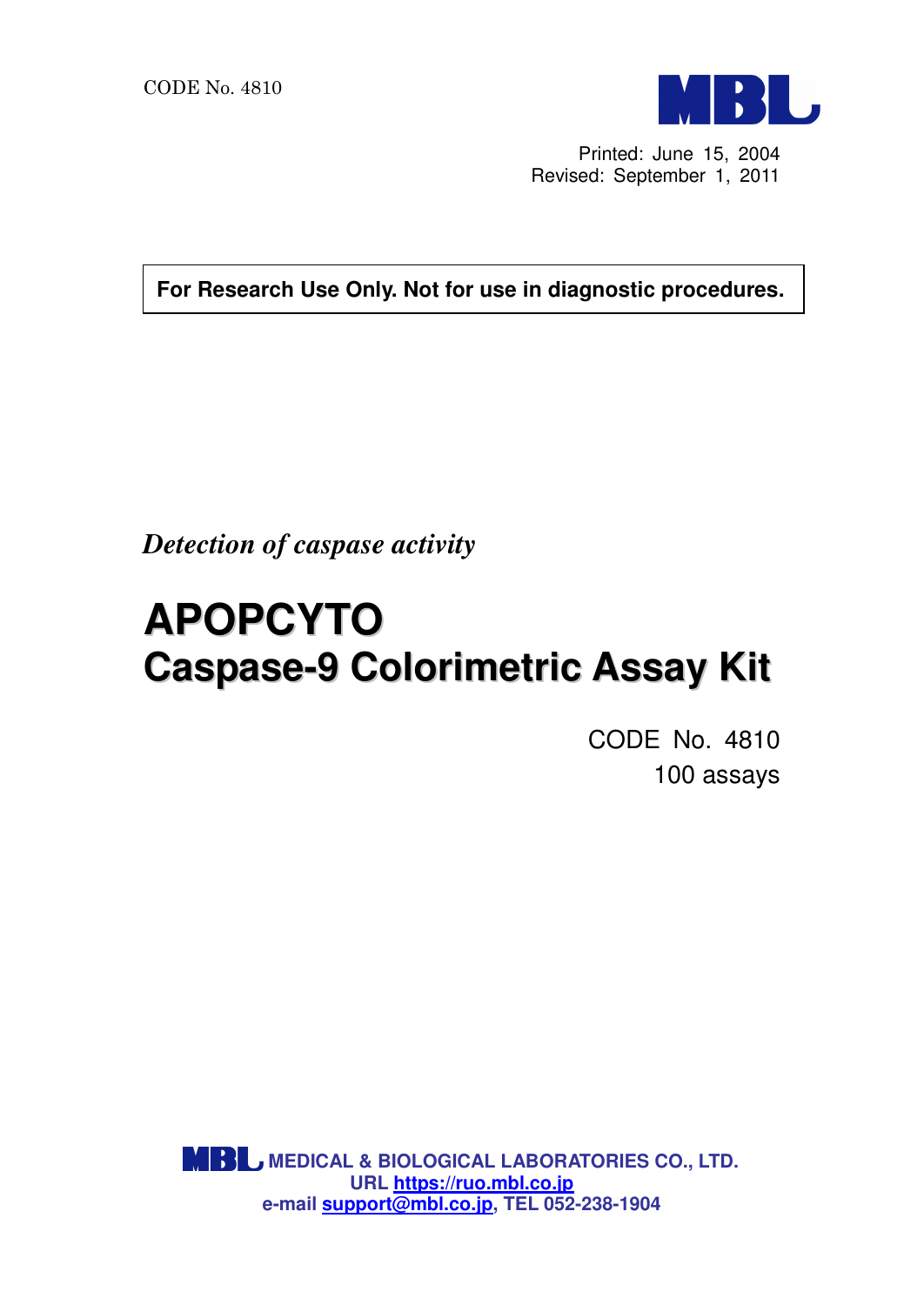

#### **Before use, thoroughly read these Instructions.**

## **Description**

Caspase is a member of the cysteine aspartic acid-specific protease family, which is activated by a variety of signals of death receptor ligation, DNA damages, serum starvation and stresses etc. Active caspase recognizes a lot of several molecules as substrates to cleave them, occurring to biological events corresponding to the apoptosis. For example, ICAD (inhibitor of caspase-activated deoxyribonuclease) is inactivated and CAD (caspase-activated deoxyribonuclease) is indirectly activated by caspase-3, and it is related to chromatin fragmentation for nucleosome units. Caspase

recognizes several structural proteins as a substrate to cleave them, and the cleavage is associated with the unique apoptosis cell morphology of chromatin condensation, nucleus fragmentation and cytoplasmic integrity. Active caspase could act in apoptosis process, so that detection of caspase activity is necessary for apoptosis research frequently. Though there are numerous ways to measure of caspase activity, colorimetric or fluorometric substrates are used popularly**.**

## **Assay Principle**

Active caspase recognizes 4 amino acid residues in a substrate molecule, which are from the aspartate residue next to N-terminal 3 amino acid residues, and specifically cleaves at the C-terminal side of the aspartate residue. So this characterization is useful for detecting caspase activity by using synthetic substrates. In this method, 4 amino acid sequences is labeled with pNA (p-nitroanilide), MCA (4-Methyl Coumaryl 7-amide) or AFC (7-amino-4-trifluoromethyl coumarin) at the C-terminal side. Free pNA, AMC(7-amino-4-methyl-coumarin) or AFC is released from the labeled synthetic substrate on cleavage by active caspase, and monitored by a 96 well microplate reader (pNA: absorbance wavelength 400 or 405 nm, AMC: excitation wavelength 380 nm, fluorescence wavelength 460 nm, AFC: excitation wavelength 400 nm, fluorescence wavelength 505 nm). For example, if caspase is active in sample, tetrapeptide-pNA as a synthetic substrate is cleaved and the wavelength is shifted as shown in Fig.1. Because the amount of free pNA is proportional to the amount of caspase activity present in the sample, caspase activity can be calculated by monitoring of the optical density of free pNA at wavelength 405nm**.**

APOPCYTO Caspase-9 Colorimetric Assay Kit is provided to detect caspase-9 activity in cell extract with LEHD-pNA as a substrate, which LEHD sequence is recognized by active caspase-9 selectively. APOPCYTO Caspase-9 Colorimetric Assay Kit is composed of reagents necessary for the detection, which are Cell Lysis buffer, Reaction buffer and so on. Caspase-9 activity can be detected easily and quickly using APOPCYTO Caspase-9 Colorimetric Assay Kit.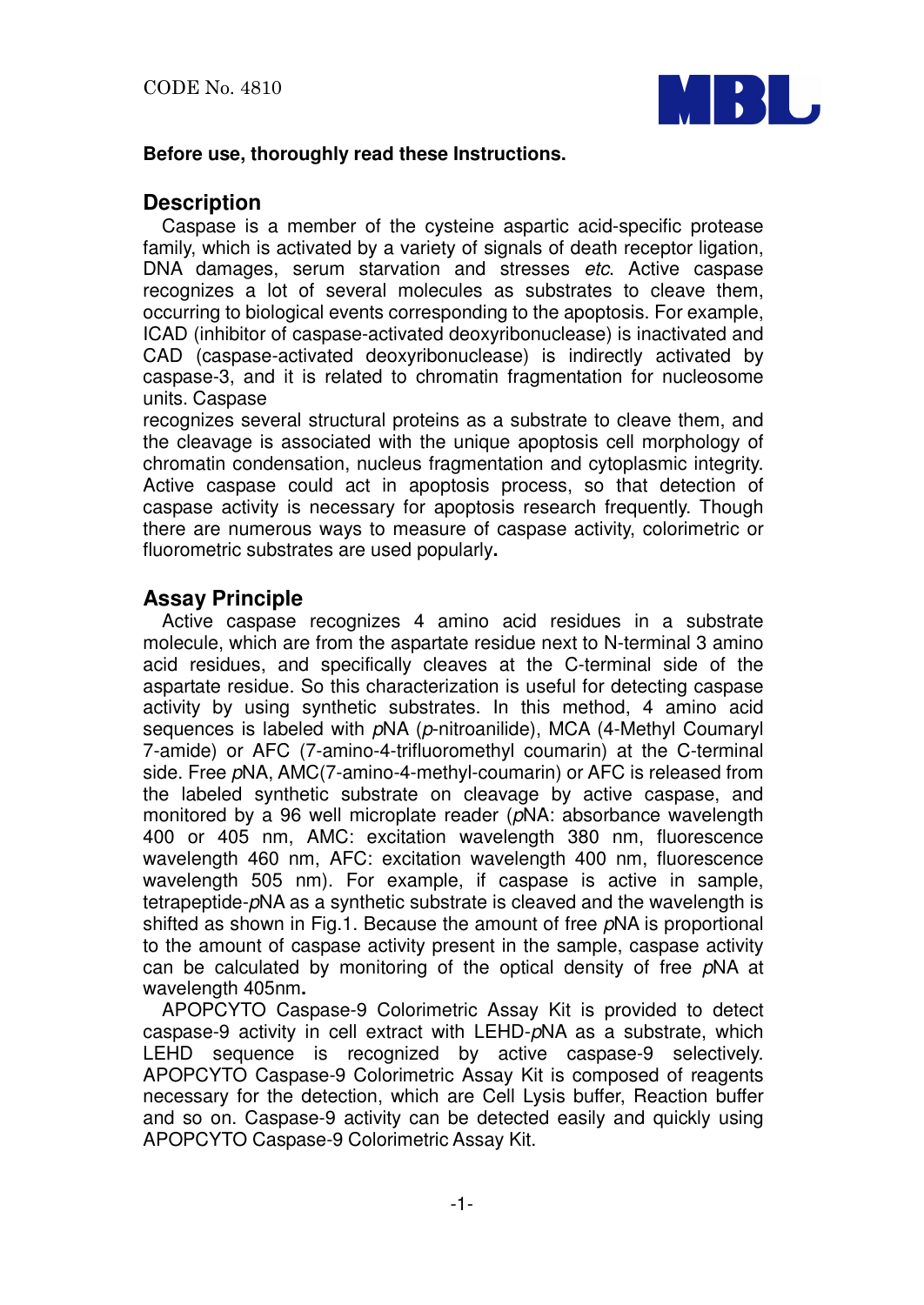



**Fig. 1 Comparison of UV-Absorption Spectrum of Peptidyl-***p***NA** with that of  $pNA$ 

#### **Intended Use**

For research use only. Not for use in in vitro diagnostic procedures for clinical diagnosis.

## **Product Components**

| <b>Materials</b>            | Quantity                    | Color        |
|-----------------------------|-----------------------------|--------------|
| Cell Lysis Buffer           | 50 $mL \times 1$ vial       | Clear        |
| 2X Reaction Buffer          | 2 $mL \times 3$ vials       | <b>Blue</b>  |
| 1 M DTT                     | 500 $\mu$ L $\times$ 1 vial | Yellow       |
| Substrate LEHD-pNA (10 mM)  | 550 $\mu$ L $\times$ 1 vial | <b>Brown</b> |
| Inhibititor LEHD-FMK (1 mM) | 55 $\mu$ L × 1 vial         | Orange       |
| 100 mM pNA (p-nitroanilide) | 200 $\mu$ L $\times$ 1 vial | Green        |

## **Expiration**

Please see the label of this kit.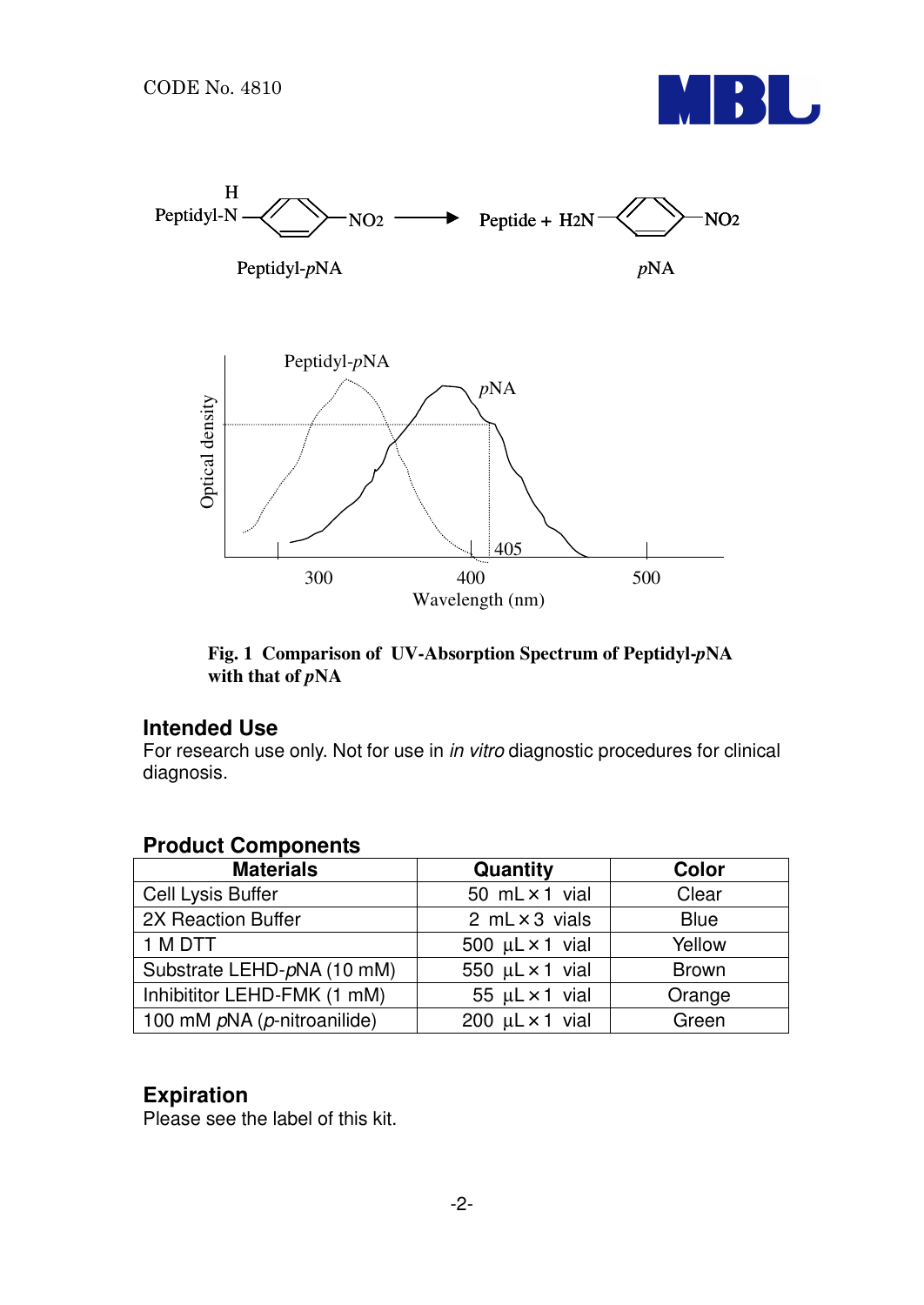

## **Storage Conditions**

Store at -20°C. After thaw, the Cell Lysis Buffer and 2X Reaction Buffer can be stored at  $4^{\circ}$ C.

## **Material to Be Supplied by the User**

- microcentrifuge (For harvest cells)
- 96-well microplate reader
- (For measure the absorbance in the well at 400-405 nm)
- micropipette
- 96-well microplate (flat-bottom, clear polystyrene)
- microcentrifuge tube

## **Note**

- When capase-9 activity is not measured immediately after cell preparations, store the cell lysates or cell pellets at -20 $\mathrm{^{\circ}C}$  and use them within 1 week.
- ・ Store caspase-9 substrate away from light.
- ・ Ensure that DTT is added to 2X Reaction Buffer to obtain a final concentration of 10 mM before use.

## **Preparation of reagents**

- 1) Add DTT to 2X Reaction Buffer to obtain final concentration of 10 mM just before use. (For example, 10 µL of 1 M DTT to 990 µL of 2X Reaction Buffer)
- 2) Preparation of  $pNA$  ( $p$ -nitroanilide) standards
	- i) Dilute 100 mM pNA (p-nitroanilide) to 5 mM pNA in Cell Lysis Buffer (5  $\mu$ L of 100 mM  $\rho$ NA is added to 95  $\mu$ L of Cell Lysis Buffer).
	- ii) Dilute 5 mM pNA in Cell Lysis Buffer according to the following table to give these final concentrations.

| pNA concentration                 | pNA                                  | <b>Cell Lysis Buffer</b> |
|-----------------------------------|--------------------------------------|--------------------------|
| $500 \mu M (50 \text{ nmole})$    | 50 µL of 5 mM $\rho$ NA              | 450 µL                   |
| $250 \mu M (25 \text{ nm})$       | $250 \mu L$ of 500 $\mu$ M $\rho$ NA | $250 \mu L$              |
| $125 \mu M (12.5 \text{ nmole})$  | 250 µL of 250 µM $\rho$ NA           | $250 \mu L$              |
| $62.5 \mu M (6.25 \text{ nmole})$ | 250 µL of 125 µM $\rho$ NA           | 250 µL                   |
| 31.25 µM (3.125 nmole)            | 250 μL of 62.5 μM pNA                | $250 \mu L$              |
| 15.625 µM (1.5625 nmole)          | 250 μL of 31.25 μM pNA               | $250 \mu L$              |
| $0 \mu M$ (0 nmole)               |                                      | $250 \mu L$              |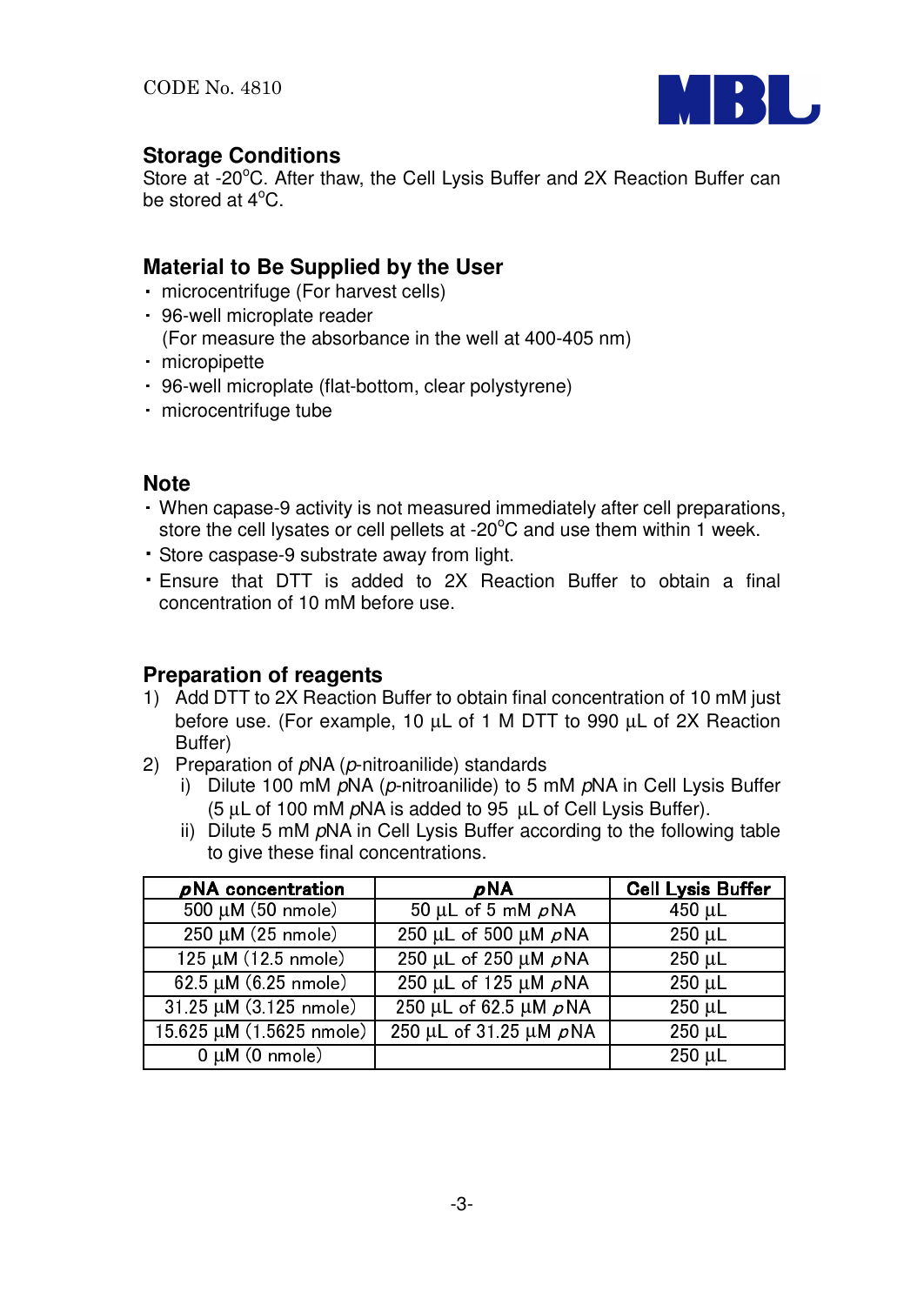

## **Caspase Assay Protocol**

- 1. Induce apoptosis in cells using the desired method**,** Concurrently incubate a control culture without induction.
- 2. Count the cells and harvest the 1-5 X  $10^6$  cells by centrifugation at 400 X g for 5 minutes.
- 3. Resusupend the cells in ice-cold Cell Lysis Buffer (50-500 µL), and incubate the cells on ice for 10 minutes.
- 4. Centrifuge the cell lysates at 10,000 X  $g$  for 5 minutes at 4<sup>o</sup>C to precipitate cellular debris. Transfer the supernatants (cell extracts) to new microcentrifuge tubes and put on ice.

If necessary, total protein concentration of the cell extracts may be measured by standard protein assay methods, and adjust protein concentration to 100-200 µg / 50 µL in Cell Lysis Buffer.

5. Add 50 µL of 2X Reaction Buffer containing 10 mM DTT to each well of a 96-well microplate.

10 mM DTT should be added to 2X Reaction Buffer just before use.

- 6. Add 50 µL of cell lysates to each well. Prepare wells which were added 50 µL of Cell Lysis Buffer in stead of cell lysates to measure blank absorbance.
- 7. [Optional method] To verify that the signal detected by the kit is due to protease activity, incubate an induced sample with LEHD-FMK before adding substrate.
- 8. Add 50 µL of cell extracts to 50 µL of 2X Reaction Buffer (containing 10 mM DTT) and 1  $\mu$ L of 1 mM LEHD-FMK, and sequentially add 5  $\mu$ L of Caspase-9 Substrate.
- 9. Cover the plate with a plate sealer and incubate at 37  $\mathrm{^{\circ}C}$  for 2-4 hours (or up to overnight maximum).
- 10. Add 100  $\mu$ L of  $pNA$  ( $p$ -nitroanilide) standards to empty wells.
- 11. Measure the absorbance in the wells at 400 or 405 nm. Calculate the specific activity (SA) of caspase-9 present in each sample using following formula:
	- i) Construct a standard curve using the absorbance of  $pNA$  ( $p$ -nitroanilide) standards.
	- ii) Calculate the relative absorbance (Ar) as: Aa = (induced apoptosis sample  $A_{405}$ ) - (blank  $A_{405}$ ) An = (negative sample  $A_{405}$ ) - (blank  $A_{405}$ )  $Ar = Aa - An$
	- iii) Calculate liberated free  $pNA$  concentration (B  $\mu$ M) equal to Ar by  $pNA$ standard curve.
	- iv) Calculate caspase-9 activity (C) present in each sample as:
		- $C =$  nmole  $pNA$  liberated per hour
			- $=$  BX 0.1 mL / incubation hour
			- $= 0.1B /$  incubation hour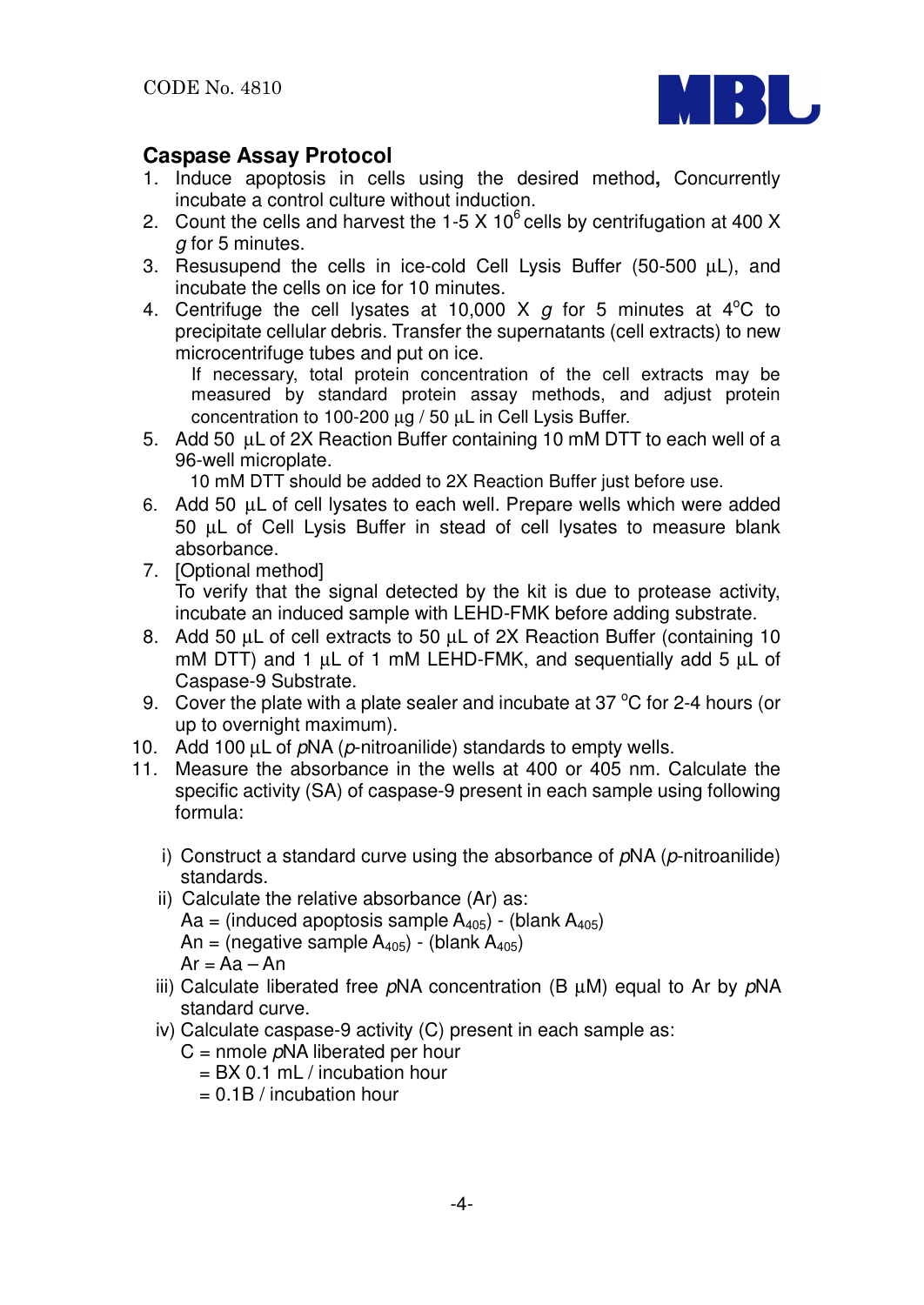

v) If total protein concentration of the cell extracts is D mg/mL, Calculate the specific activity (SA) of caspase-9 present in each sample as:

```
SA = C per \mug protein
```
- $= (0.1B /$  incubation hour) / (D mg/mL X 0.1 mL)
- $= B / (D \cdot incubation hour)$

## **Assay Example**



#### Fig.2 Caspase-9 activity in CH-11 treated Jurkat

After Jurkat cells were incubated with 100 ng/mL of anti-Fas monoclonal antibody (CH-11) in the presence or absence of caspase-9 inhibitor LEHD-FMK at 37°C for 4 hours, caspase-9 activity was measured by APOPCYTO Caspase-9 Colorimetric Assay Kit.

## **References**

- 1) Wolf, B. B., et al., J. Biol. Chem. **274**, 20049-20052 (1999)
- 2) Thornberry, N. A., et al., J. Biol. Chem. **272**, 17907-17911 (1997)
- 3) Walker, N. P., et al., Cell **78**, 343-352 (1994)
- 4) Sleath, P. R., et al., J. Biol. Chem. **265**, 14526-14528 (1990)

## **Manufacturer**

 MEDICAL & BIOLOGICAL LABORATORIES CO., LTD. URL https://ruo.mbl.co.jp e-mail support@mbl.co.jp, TEL 052-238-1904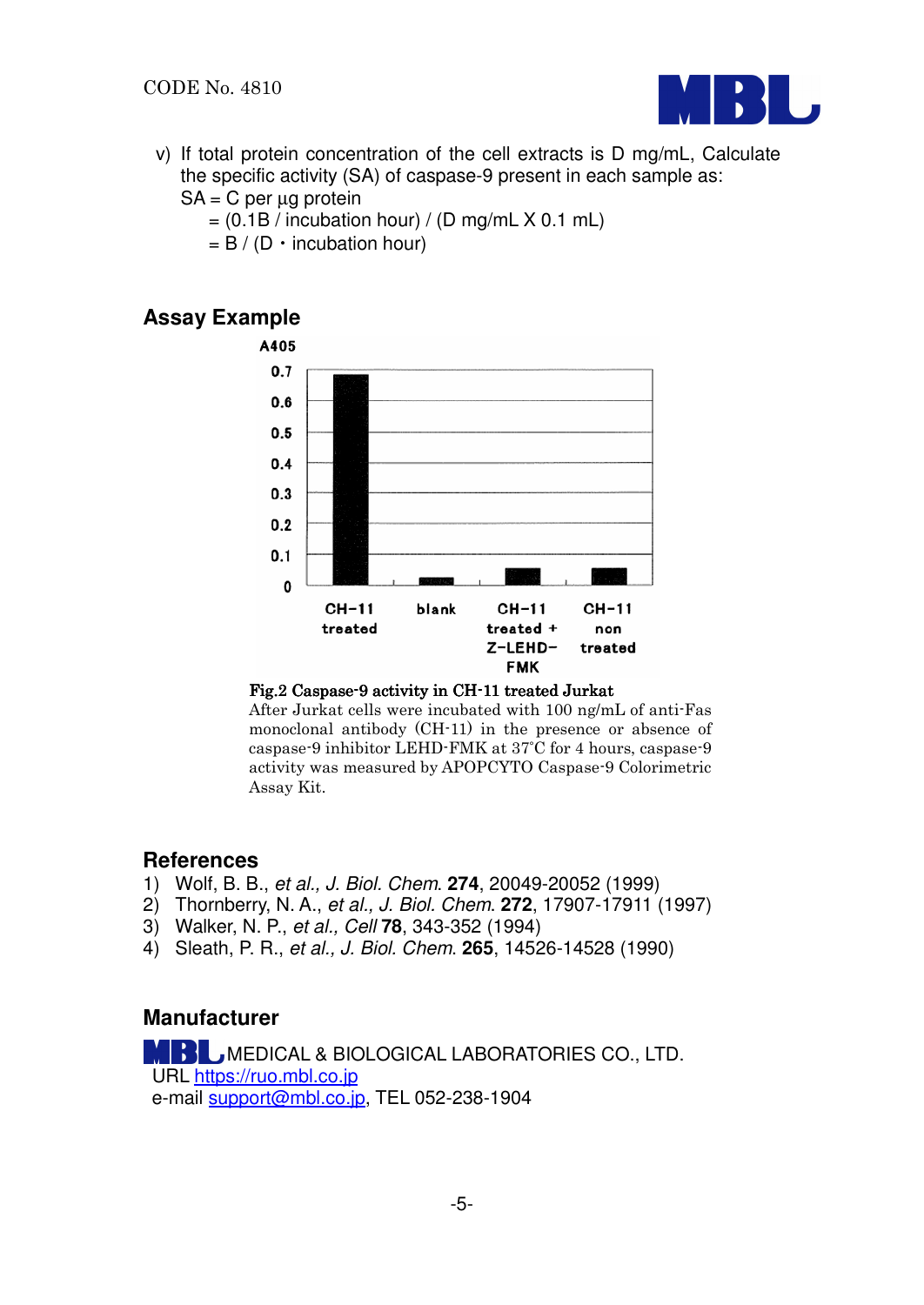

#### Before use, thoroughly read these Instructions.

## はじめに

Caspase は Death receptor ligation、DNA 破損、血清飢餓、ストレスな ど様々な細胞死のシグナルに呼応して活性化されるシステインプロテアー ゼです。Caspase は非常に多くの分子を基質として認識し、切断し、アポト ーシスに伴う様々な変化に密接に関係しています。たとえば、caspase-3 は ICAD (inhibitor of caspase-activated deoxyribonuclease) を不活性化させ ることで間接的に CAD (caspase-activated deoxyribonuclease) を活性化さ せ、クロマチンのヌクレオソーム単位での断片化に関与します。またいくつ かの構造蛋白質が caspase の基質となりこれら基質の切断が、核の凝縮、分 断化、細胞の縮小といったアポトーシスに特有の形態変化に関連します。す なわち、caspase はアポトーシスの実行過程において機能します。従ってア ポトーシス研究においては、しばしば caspase 活性の測定が必要となります。 caspase 活性測定法として様々な方法が報告されていますが、発色基質、蛍 光基質を用いた方法が最も一般的に使われています。

#### 原理

Caspase は基質となる分子のアスパラギン酸からN末端側3つ目までの4 アミノ酸配列を認識してアスパラギン酸の C 末側で切断します。この性質を 利用して caspase の活性を測定することができます。代表的な方法として合 成基質を用いる方法があります。この方法では caspase によって認識される 4 アミノ酸配列の C 末端側に pNA (p-nitroanilide)、MCA

(4-Methyl-Coumaryl-7-amide) あるいは AFC (7-amino-4-trifluoromethyl coumarin) を結合させた合成基質から遊離される pNA, AMC

(7-amino-4-methyl-coumarin) あるいは AFC の量を測定します。遊離さ れる各結合物の量は、マイクロプレートリーダーを用いて測定することがで きます (pNA; 吸光波長 400 nm または 405 nm、AMC; 励起波長 380 nm 蛍光波長 460 nm、AFC; 励起波長 400 nm 蛍光波長 505 nm)。例えば、 tetrapeptide-pNA を基質として使用した場合、caspase 活性があれば基質が 切断されます。tetrapeptide-pNA と遊離された pNA との間で吸収スペクト ラムに差が生じますので、pNA にのみ吸収される波長 400-405 nm で吸光度 を測定することで遊離された pNA の量、すなわち caspase の活性を測定す ることができます(図参照)。

本キットは、発色基質として caspase-9 に選択的配列を持つ LEHD-pNA を用いて細胞抽出液中 Caspse-9 の活性を測定するためのキットです。キッ トには、細胞抽出液 (Cell Lysis buffer)、及び、反応用緩衝液 (Reaction buffer) など測定に必要な試薬があわせて組み込まれていますので、簡便、 迅速に測定することができます。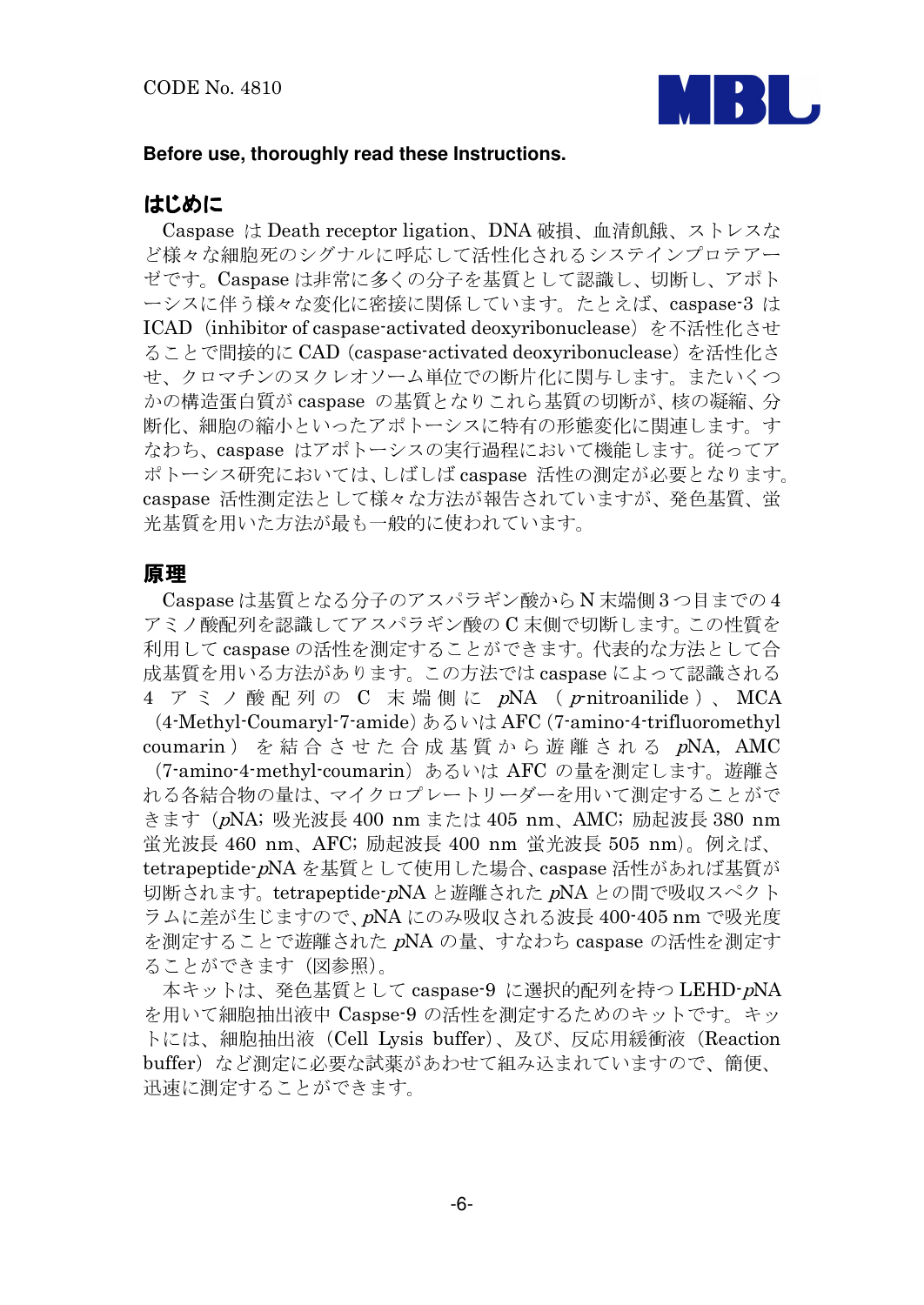



Fig. 1 Comparison of UV-Absorption Spectrum of Peptidyl-pNA with that of  $pNA$ 

## 使用上または取り扱い上の注意

本品は研究用試薬です。ヒトの体内に用いたり、診断の目的に使用しないで 下さい。

## キット構成

| Materials                              | Quantity                  | Color        |
|----------------------------------------|---------------------------|--------------|
| Cell Lysis Buffer                      | 50 mL×1 vial              | Clear        |
| 2X Reaction Buffer                     | $2$ mL $\times$ 3 vials   | Blue         |
| 1 M DTT                                | $500 \mu L \times 1$ vial | Yellow       |
| Substrate LEHD-pNA (10 mM)             | $550 \mu L \times 1$ vial | <b>Brown</b> |
| Inhibititor LEHD-FMK (1 mM)            | $55 \mu L \times 1$ vial  | Orange       |
| 100 mM $pNA$ ( <i>p</i> -nitroanilide) | $200 \mu L \times 1$ vial | Green        |

#### 有効期限

キットに貼られているラベルを参照下さい。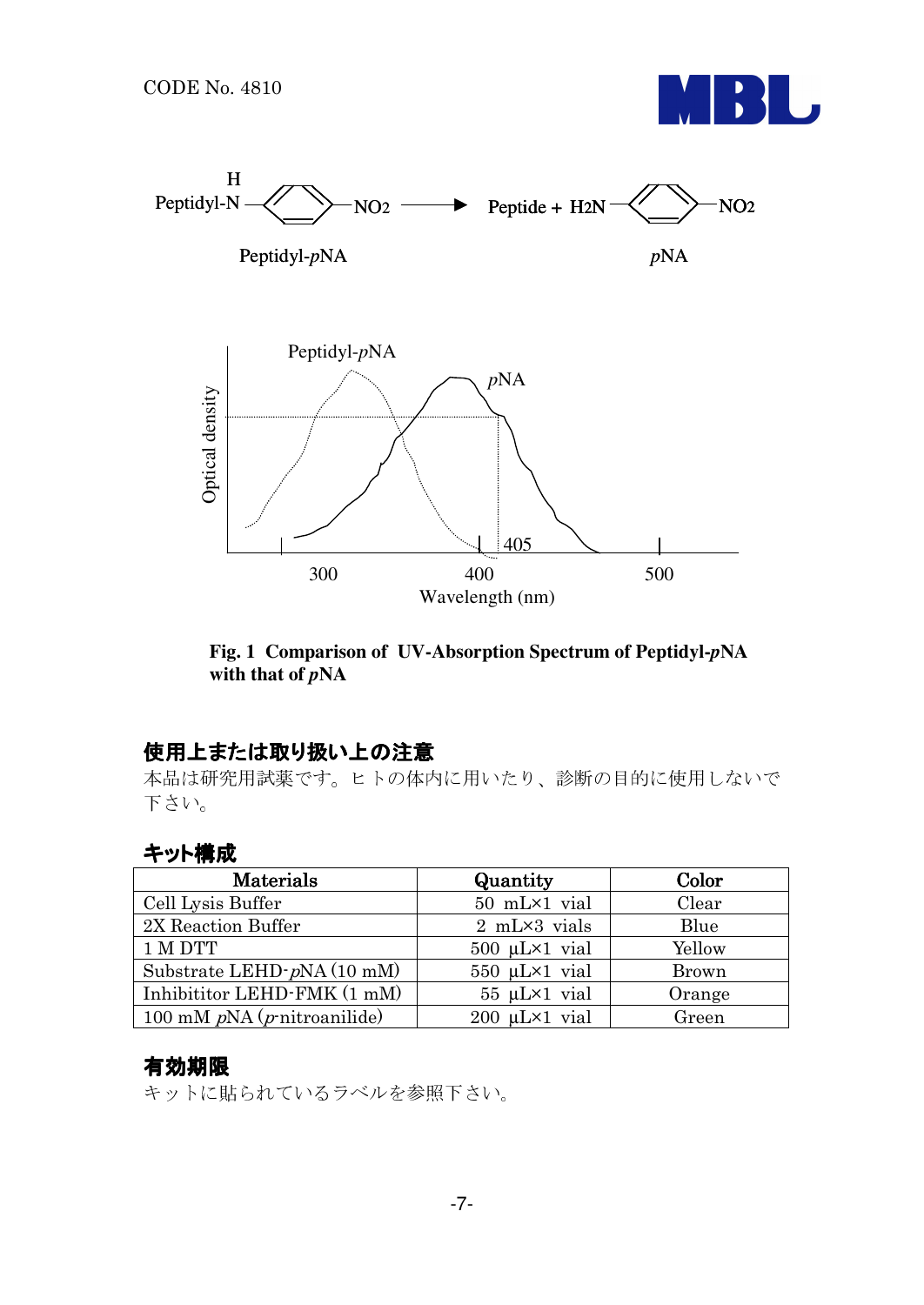

## 保存温度

 $-20^{\circ}$ C

Cell Lysis Buffer, 2X Reaction Buffer につきましては、融解後は 4℃で保存 可能です。

## 測定上必要な備品、消耗品

- 細胞採取用微量遠心機
- · 400~405 nm で測定可能なマイクロプレートリーダー
- ・ マイクロピペット
- 96 ウェルマイクロプレート
- 微量遠心管

## 測定上の注意

- すぐに測定しない場合は-20℃でサンプルを保存し、1週間以内に測定し て下さい。細胞質抽出液の状態でも保存可能ですが、なるべくセルペレ ットの状態で保存下さい。
- · Caspase-9 Substrate は光にあてないようにご注意下さい。
- 2X Reaction Buffer に必ず、DTT を加えて使用下さい(終濃度 10 mM)。 DTTを加えないと、活性が抑えられます。

## 試薬の調製法

- 1) Reaction Buffer の調製 2X Reaction Buffer に DTT を 10 mM となるように加えます。例えば、 2X Reaction Buffer 990 μL に 1 M DTT を 10 μL 加えます。使用直前 に行って下さい。
- 2) pNA (p-nitroanilide) 標準液の調製
	- 100 mM pNA 溶液を Cell Lysis Buffer で希釈し、5 mM の pNA 溶 液を調製します。95 µL の Cell Lysis Buffer に 5 µL の 100 mM pNA を添加します。
	- 2 5mM の pNA 溶液を希釈して下記のような濃度系列を調製します。

| pNA concentration                     | <b>pNA</b>                              | <b>Cell Lysis Buffer</b> |
|---------------------------------------|-----------------------------------------|--------------------------|
| $500 \mu M (50 \text{ nmole})$        | $\overline{50 \mu L}$ of 5 mM $\rho$ NA | $450 \mu L$              |
| $250 \mu M (25 \text{ nm})$           | 250 µL of 500 µM $\rho$ NA              | $250 \mu L$              |
| 125 µM (12.5 nmole)                   | $250$ µL of $250$ µM $\rho$ NA          | $250 \mu L$              |
| $62.5 \mu M (6.25 \text{ nmole})$     | 250 µL of 125 µM $\rho$ NA              | $250 \mu L$              |
| $31.25 \mu M (3.125 \text{ nm})$      | 250 μL of 62.5 μM pNA                   | $250 \mu L$              |
| $15.625 \mu M (1.5625 \text{ nmole})$ | 250 µL of 31.25 µM pNA                  | $250 \mu L$              |
| $0 \mu M$ (0 nmole)                   |                                         | 250 µL                   |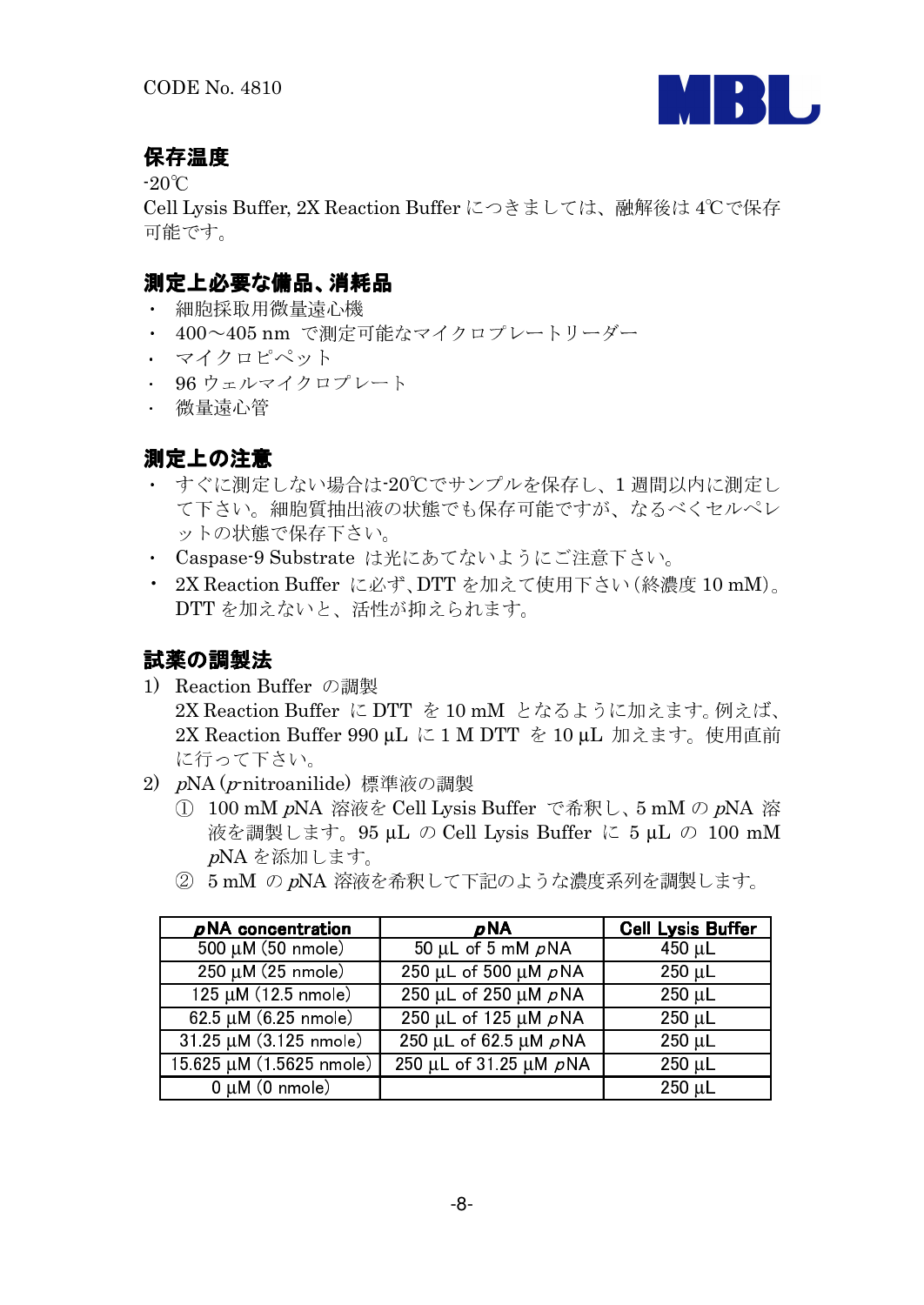

#### 操作法

- 1. 任意の方法で細胞にアポトーシスを誘導します。同時にアポトーシスを 誘導しない細胞も用意します。誘導後、細胞数を調整し、1-5 × 106 個 の細胞を 400 × g で 10 分間遠心しセルペレットとします。
- 2. セルペレットに氷冷した Cell Lysis Buffer (50-500 uL) を加え、細胞を 縣濁させた後、氷上で10分間静置します。
- 3. 微量遠心機を使用し、4℃で5分間 10,000 × g で遠心し、上清 (細胞 抽出液)を微量遠心管に採取し、氷上に置きます。 必要に応じて、標準的な方法で蛋白質濃度を測定し、Cell Lysis Buffer で 100-200 µg/50 µL の濃度に調整します。
- 4. 2X Reaction Buffer (10 mM DTT 含) を 96 ウェルマイクロプレート各 ウェルに 50 µL ずつ添加します。 使用直前に DTT を 10 mM となるように 2X Reaction Buffer に加えて

下さい。例えば、990μLの2X Reaction Buffer に、10μL の 1M DTT を添加します。

5. 細胞抽出液を各ウェルに50 uL ずつ添加します。バックグラウンドをと るため、細胞抽出液のかわりに Cell Lysis Buffer を50 µL 加えたウェ ルをご用意下さい。

[オプション] 必要に応じて、50μL の細胞抽出液に 50μL の 2X Reaction Buffer (10 mM DTT 含) と 1 uL の 1 mM LEHD-FMK を 加えたウ ェルを用意します。

- 6. Caspase-9 Substrate を 96 ウェルマイクロプレートの各 well に5 μL ずつ分注し、蓋をした後、37℃で2-4時間(活性が弱い場合1晩でも可) 反応させます。
- 7. 調製した標準液をあいているウェルに 100 µL ずつ分注します。
- 8. マイクロプレートリーダーを用いて波長 400 nm または、405 nm の吸 光度を測定します。
- 9. nNA標準液の吸光度から標準曲線を作成します。
- 10. アポトーシス誘導サンプルと未誘導サンプルの吸光度を求め、バックグ ラウンドの吸光度を差し引いた後、標準曲線から遊離した pNA 濃度を 求めます。算出された pNA 濃度から単位時間あたりの遊離 pNA 量を求 め、caspase-9 活性とします。以下に詳細を示します。
	- i) pNA 標準液の吸光度から標準曲線を作成します。
	- ii) 相対吸光度 relative absorbance (Ar) を求めます。  $Aa = (induced\text{ apoptosis sample } A405) - (blank A405)$ An =  $(negative sample A405)$  -  $(blank A405)$  $Ar = Aa - An$
	- iii) 標準曲線から、Ar における遊離 pNA 濃度 (B µM) を求めます。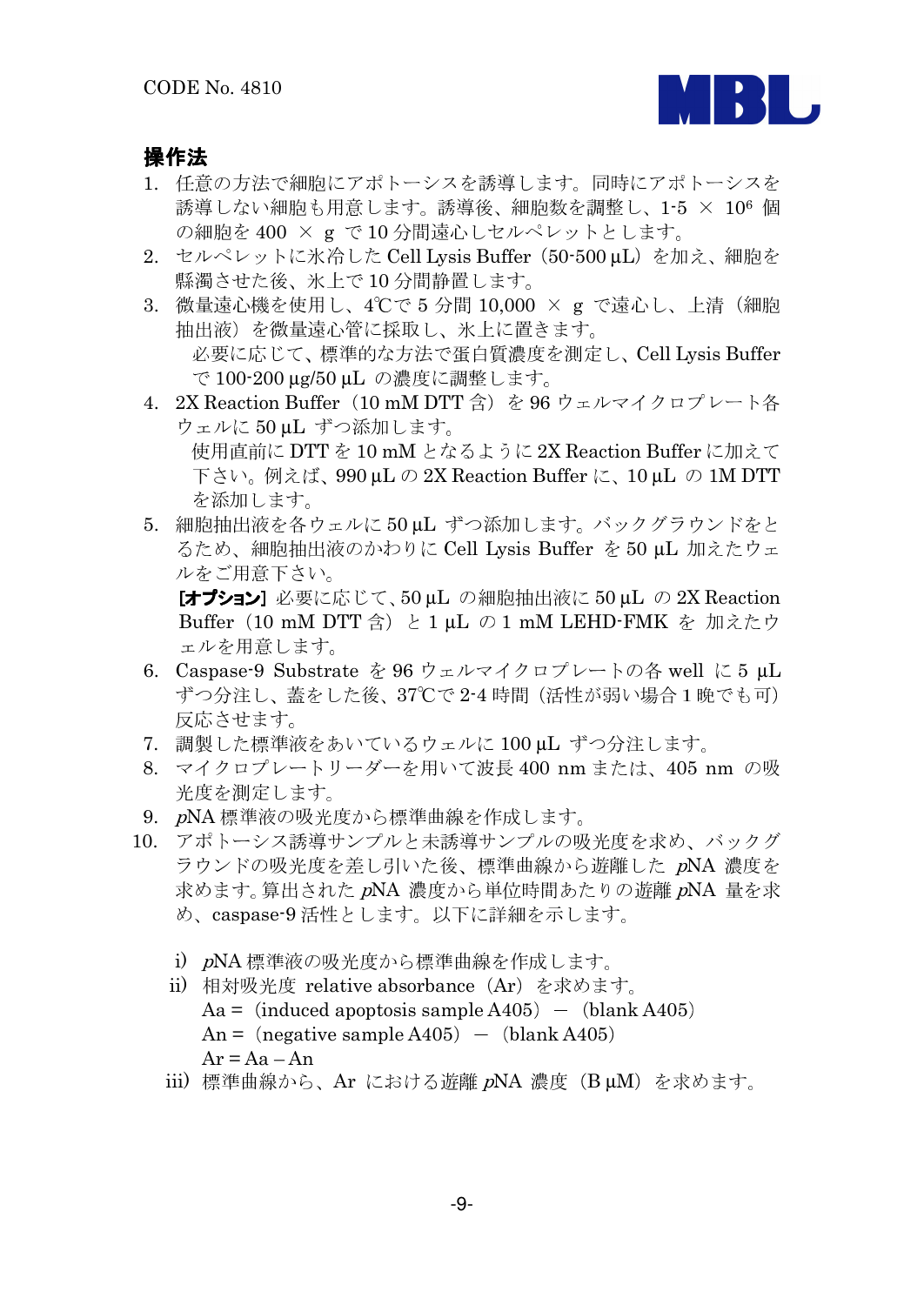

- iv) caspase-9 活性 (C) を求めます。  $C =$  nmole *p*NA liberated per hour  $= B X 0.1 mL /$  incubation hour  $= 0.1B/$  incubation hour
- v) 細胞抽出液中蛋白濃度が D mg/mL の場合、caspase-9 特異活性 specific activity (SA) は以下のように示されます。
	- $SA = C$  per  $\mu$ g protein

 $=$  (0.1B / incubation hour)  $/$  (D mg/mL X 0.1 mL)

 $= B / (D \cdot$  incubation hour)

## 測定例



Fig.2 Caspase 9 activity in CH-11 treated Jurkat After Jurkat cells were incubated with 100 ng/mL of anti-Fas monoclonal antibody (CH-11) in the presence or absence of caspase-9 inhibitor LEHD-FMK at 37°C for 4 hours, caspase-9 activity was measured by APOPCYTO Caspase-9 Colorimetric Assay Kit.

## 参考文献

- 1) Wolf, B. B., et al., J. Biol. Chem. 274, 20049-20052 (1999)
- 2) Thornberry, N. A., et al., J. Biol. Chem. 272, 17907-17911 (1997)
- 3) Walker, N. P., et al., Cell 78, 343-352 (1994)
- 4) Sleath, P. R., et al., J. Biol. Chem. 265, 14526-14528 (1990)